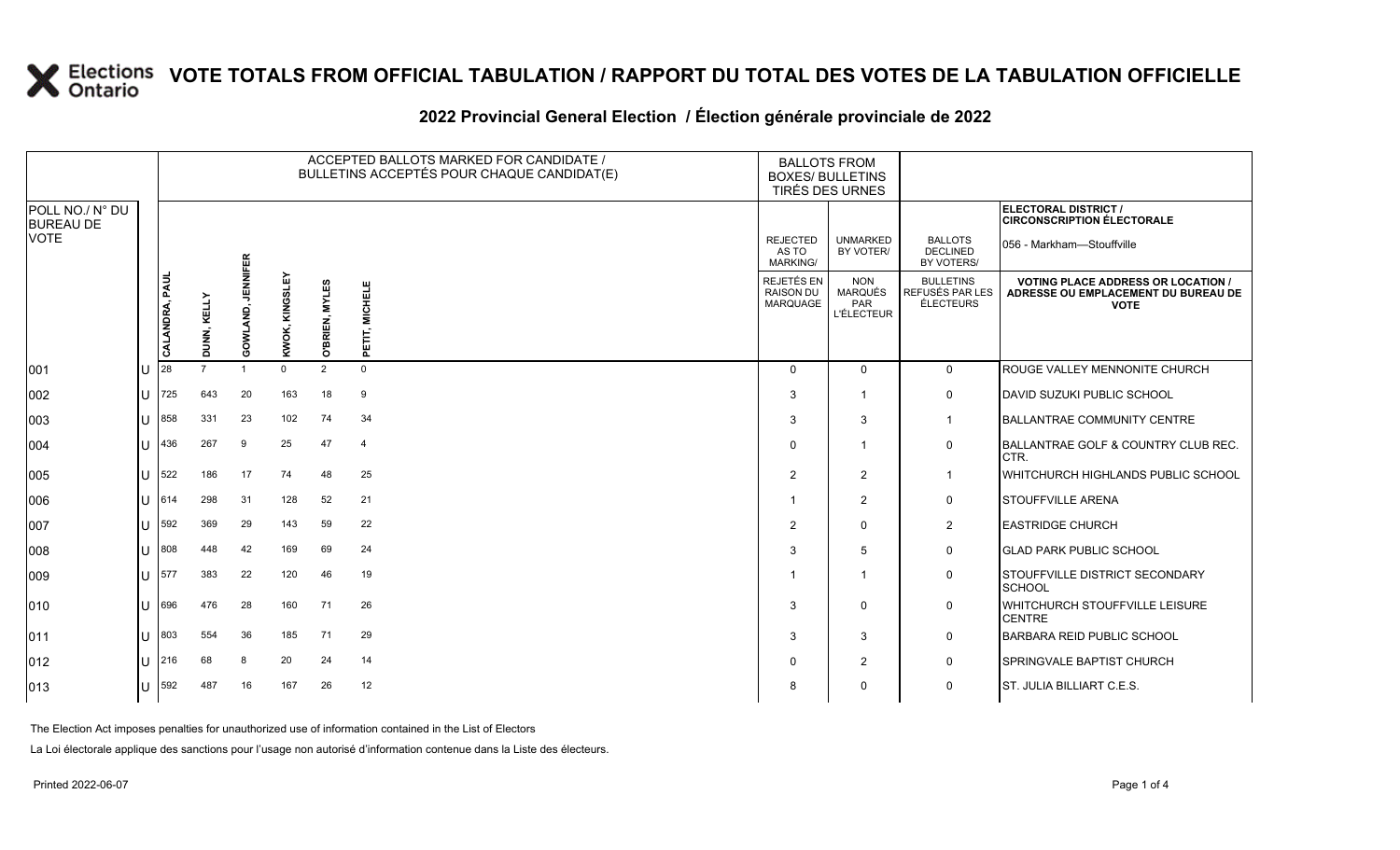#### **2022 Provincial General Election / Élection générale provinciale de 2022**

|                                     |              |                |                    |                   |                |                       | ACCEPTED BALLOTS MARKED FOR CANDIDATE /<br>BULLETINS ACCEPTÉS POUR CHAQUE CANDIDAT(E) | <b>BALLOTS FROM</b><br><b>BOXES/ BULLETINS</b> | TIRÉS DES URNES                                          |                                                  |                                                                                                 |
|-------------------------------------|--------------|----------------|--------------------|-------------------|----------------|-----------------------|---------------------------------------------------------------------------------------|------------------------------------------------|----------------------------------------------------------|--------------------------------------------------|-------------------------------------------------------------------------------------------------|
| POLL NO./ N° DU<br><b>BUREAU DE</b> |              |                |                    |                   |                |                       |                                                                                       |                                                |                                                          |                                                  | ELECTORAL DISTRICT /<br><b>CIRCONSCRIPTION ÉLECTORALE</b>                                       |
| <b>VOTE</b>                         |              |                |                    |                   |                |                       |                                                                                       | <b>REJECTED</b><br>AS TO<br><b>MARKING/</b>    | <b>UNMARKED</b><br>BY VOTER/                             | <b>BALLOTS</b><br><b>DECLINED</b><br>BY VOTERS/  | 056 - Markham-Stouffville                                                                       |
|                                     |              | CALANDRA, PAUL | <b>DUNN, KELLY</b> | GOWLAND, JENNIFER | KWOK, KINGSLEY | <b>O'BRIEN, MYLES</b> | <b>MICHELE</b><br>PETIT,                                                              | REJETÉS EN<br><b>RAISON DU</b><br>MARQUAGE     | <b>NON</b><br><b>MARQUÉS</b><br>PAR<br><b>L'ÉLECTEUR</b> | <b>BULLETINS</b><br>REFUSÉS PAR LES<br>ÉLECTEURS | <b>VOTING PLACE ADDRESS OR LOCATION /</b><br>ADRESSE OU EMPLACEMENT DU BUREAU DE<br><b>VOTE</b> |
| 014                                 |              | 578            | 410                | 20                | 130            | 34                    | 9                                                                                     | 2                                              | $\overline{7}$                                           | $\mathbf{1}$                                     | <b>GREENSBOROUGH PUBLIC SCHOOL</b>                                                              |
| 015                                 |              | $1J$ 461       | 351                | 8                 | 88             | 26                    | 6                                                                                     | 2                                              | $\overline{2}$                                           | 0                                                | LITTLE ROUGE P.S.                                                                               |
| 016                                 |              | $\bigcup$ 504  | 428                | 11                | 135            | 51                    | $\overline{4}$                                                                        | 3                                              | $\overline{4}$                                           | $\mathbf 0$                                      | MOUNT JOY COMMUNITY CENTRE                                                                      |
| 017                                 | U            | 213            | 206                | 3                 | 18             | 28                    | $\overline{7}$                                                                        | $\Omega$                                       | $\mathbf 0$                                              | $\overline{2}$                                   | THE SWAN CLUB                                                                                   |
| 018                                 |              | $U$ 476        | 372                | 24                | 67             | 46                    | 13                                                                                    | 6                                              | 3                                                        | $\mathbf{1}$                                     | <b>REESOR PARK PUBLIC SCHOOL</b>                                                                |
| $ 019\rangle$                       | U            | 668            | 656                | 16                | 162            | 52                    | 6                                                                                     | 2                                              | $\overline{1}$                                           | $\mathbf{1}$                                     | <b>BILL HOGARTH S.S.</b>                                                                        |
| 020                                 | U            | 221            | 136                | $\mathbf 0$       | 50             | $\overline{7}$        | $\overline{2}$                                                                        | $\Omega$                                       | $\Omega$                                                 | $\mathbf 0$                                      | <b>ROUGE PARK P.S.</b>                                                                          |
| 021                                 |              | $\bigcup$ 749  | 478                | 21                | 141            | 42                    | 21                                                                                    |                                                | 3                                                        | $\overline{2}$                                   | ST. EDWARD C.E.S.                                                                               |
| 022                                 | U            | 400            | 289                | 12                | 115            | 57                    | 8                                                                                     | $\overline{2}$                                 | $\overline{2}$                                           | $\mathbf 0$                                      | <b>MARKHAM SENIORS ACTIVITY CTR.</b>                                                            |
| 023                                 | U            | 195            | 139                | 4                 | 57             | 20                    | 6                                                                                     | $\Omega$                                       | $\overline{2}$                                           | $\mathbf 0$                                      | <b>ROY H. CROSBY PUBLIC SCHOOL</b>                                                              |
| 024                                 |              | $\bigcup$ 677  | 576                | 32                | 139            | 83                    | 20                                                                                    |                                                | $\overline{2}$                                           | $\overline{7}$                                   | <b>MARKHAM DISTRICT HIGH SCHOOL</b>                                                             |
| 025                                 | $\mathbf{U}$ | 157            | 132                | $\overline{7}$    | 37             | 30                    | 5                                                                                     | $\Omega$                                       | $\overline{1}$                                           | $\mathbf 0$                                      | MARKHAM VILLAGE COMMUNITY CENTRE                                                                |
| 026                                 |              | $11 \, 341$    | 341                | 16                | 66             | 54                    | 8                                                                                     |                                                | 4                                                        | $\mathbf 0$                                      | <b>WILLIAM ARMSTRONG PUBLIC SCHOOL</b>                                                          |
| 027                                 |              | $U$ 631        | 543                | 8                 | 144            | 38                    | 5                                                                                     | 5                                              | -1                                                       | 2                                                | <b>LEGACY PUBLIC SCHOOL</b>                                                                     |

The Election Act imposes penalties for unauthorized use of information contained in the List of Electors

La Loi électorale applique des sanctions pour l'usage non autorisé d'information contenue dans la Liste des électeurs.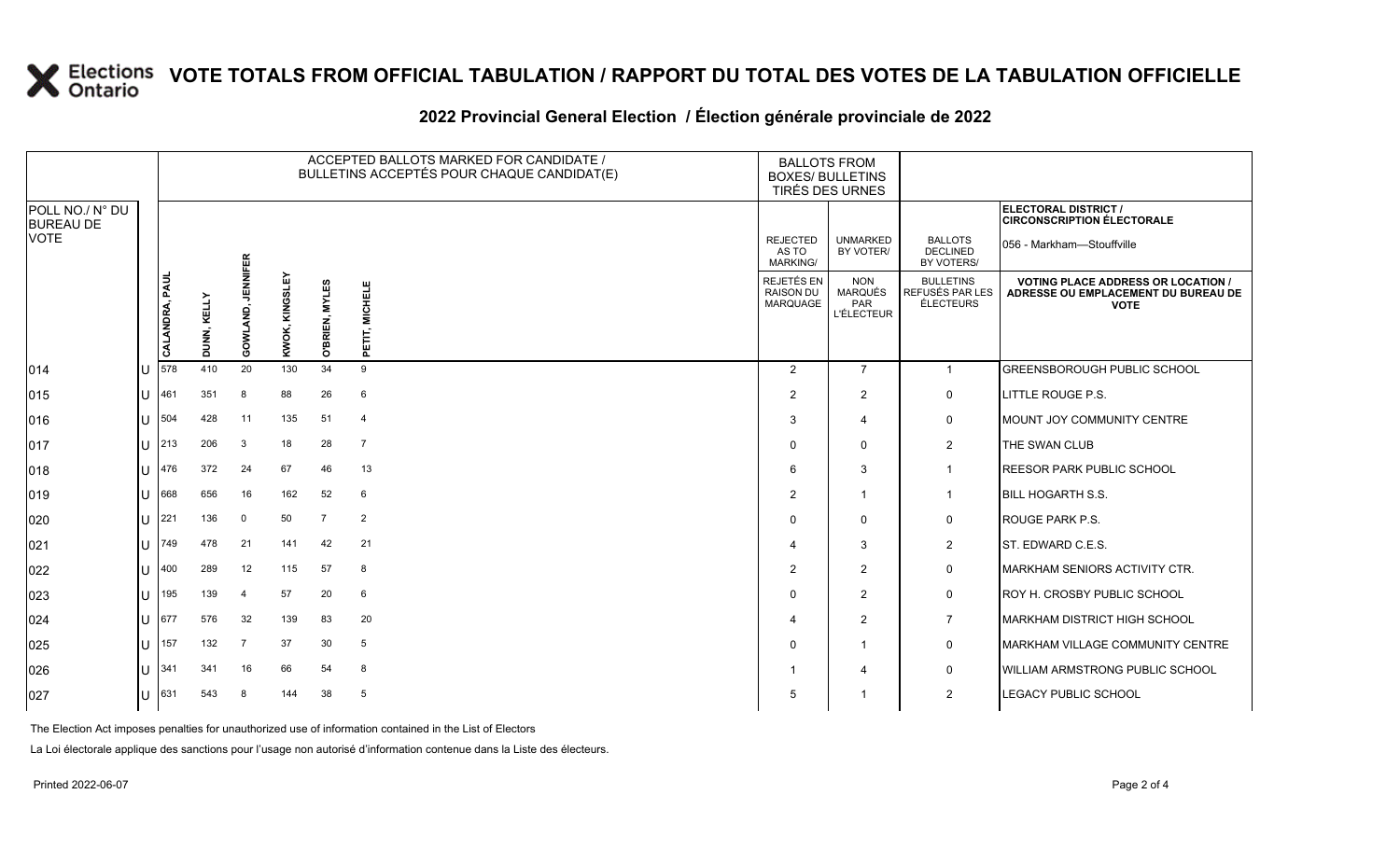### **2022 Provincial General Election / Élection générale provinciale de 2022**

|                                     |                |                |                    |                            |                      |                | ACCEPTED BALLOTS MARKED FOR CANDIDATE /<br>BULLETINS ACCEPTÉS POUR CHAQUE CANDIDAT(E) | <b>BALLOTS FROM</b><br><b>BOXES/ BULLETINS</b><br>TIRÉS DES URNES |                                                   |                                                  |                                                                                                 |
|-------------------------------------|----------------|----------------|--------------------|----------------------------|----------------------|----------------|---------------------------------------------------------------------------------------|-------------------------------------------------------------------|---------------------------------------------------|--------------------------------------------------|-------------------------------------------------------------------------------------------------|
| POLL NO./ N° DU<br><b>BUREAU DE</b> |                |                |                    |                            |                      |                |                                                                                       |                                                                   |                                                   |                                                  | ELECTORAL DISTRICT /<br><b>CIRCONSCRIPTION ÉLECTORALE</b>                                       |
| VOTE                                |                |                |                    |                            |                      |                |                                                                                       | <b>REJECTED</b><br>AS TO<br><b>MARKING/</b>                       | <b>UNMARKED</b><br>BY VOTER/                      | <b>BALLOTS</b><br><b>DECLINED</b><br>BY VOTERS/  | 056 - Markham-Stouffville                                                                       |
|                                     |                | CALANDRA, PAUI | <b>DUNN, KELLY</b> | <b>JENNIFER</b><br>GOWLAND | ᇟ<br>KINGSL<br>KWOK, | O'BRIEN, MYLES | <b>MICHELE</b><br>PETIT, I                                                            | REJETÉS EN<br><b>RAISON DU</b><br><b>MARQUAGE</b>                 | <b>NON</b><br>MARQUÉS<br>PAR<br><b>L'ÉLECTEUR</b> | <b>BULLETINS</b><br>REFUSÉS PAR LES<br>ÉLECTEURS | <b>VOTING PLACE ADDRESS OR LOCATION /</b><br>ADRESSE OU EMPLACEMENT DU BUREAU DE<br><b>VOTE</b> |
| 028                                 |                | 569            | 498                | 20                         | 169                  | 39             | 12                                                                                    | 3                                                                 | 2                                                 | $\mathbf 0$                                      | CORNELL COMMUNITY CENTRE                                                                        |
| 400                                 |                | 83             | 50                 | 3                          | 16                   | 6              | $\overline{1}$                                                                        | -1                                                                | $\Omega$                                          | 0                                                | PARKVIEW VILLAGE                                                                                |
| 401                                 |                | 65             | 31                 | $\overline{2}$             | $\overline{7}$       | 6              | $\overline{1}$                                                                        | $\Omega$                                                          | $\overline{2}$                                    | $\mathbf 0$                                      | <b>HAMPTON GREEN CONDOS</b>                                                                     |
| 402                                 | $\mathbf{L}$   | 141            | 23                 | 5                          | 9                    | 6              | $\overline{1}$                                                                        |                                                                   | $\Omega$                                          | 0                                                | <b>CEDARCREST MANOR</b>                                                                         |
| 403                                 |                | 35             | 31                 | $\Omega$                   | 13                   | 5              | 3                                                                                     | -1                                                                | $\Omega$                                          | 0                                                | <b>DUBLIN PLACE APARTMENTS</b>                                                                  |
| 404                                 |                | 47             | 24                 | 3                          | $\overline{4}$       | 5              | $\overline{1}$                                                                        | $\Omega$                                                          | $\Omega$                                          | $\Omega$                                         | THOMSON COURT APARTMENTS                                                                        |
| 700                                 |                |                |                    |                            |                      |                | COMBINED WITH ADV002 / COMBINÉ À ADV002                                               |                                                                   |                                                   |                                                  |                                                                                                 |
| 701                                 |                | 16             | 11                 |                            | 7                    | $\overline{4}$ | $\mathbf 0$                                                                           | $\Omega$                                                          | 0                                                 | 0                                                | STOUFFVILLE CREEK RETIREMENT<br><b>RESIDENCE</b>                                                |
| 702                                 |                |                | 2                  | 3                          | $6\phantom{1}6$      |                | $\mathbf 0$                                                                           | $\Omega$                                                          | $\mathbf{0}$                                      | $\Omega$                                         | <b>BUCKINGHAM MANOR</b>                                                                         |
| 703                                 |                |                |                    |                            |                      |                | COMBINED WITH 021 / COMBINÉ À 021                                                     |                                                                   |                                                   |                                                  |                                                                                                 |
| 704                                 |                |                | 6                  | $\Omega$                   | 3                    | $\mathbf{0}$   | 0                                                                                     | $\Omega$                                                          | $\mathbf 0$                                       | 0                                                | MON SHEONG STOUFFVILLE - LTC                                                                    |
| 705                                 | $\blacksquare$ | 12             | 9                  | $\mathbf 0$                |                      | 5              | $\mathbf 0$                                                                           | $\Omega$                                                          | $\Omega$                                          | 0                                                | AMICA AT SWAN LAKE - BUILDING B                                                                 |
| 706                                 | $\mathbf{L}$   | 16             | 9                  | $\mathbf 0$                | 0                    | 0              | $\mathbf 0$                                                                           | $\Omega$                                                          | $\Omega$                                          | $\mathbf 0$                                      | AMICA AT SWAN LAKE - BUILDING B                                                                 |
| 707                                 |                |                | 3                  |                            | 3                    | $\Omega$       | $\overline{1}$                                                                        | $\Omega$                                                          | 2                                                 | 0                                                | YEE HONG CENTRE FOR GERIATRIC CARE                                                              |

The Election Act imposes penalties for unauthorized use of information contained in the List of Electors

La Loi électorale applique des sanctions pour l'usage non autorisé d'information contenue dans la Liste des électeurs.